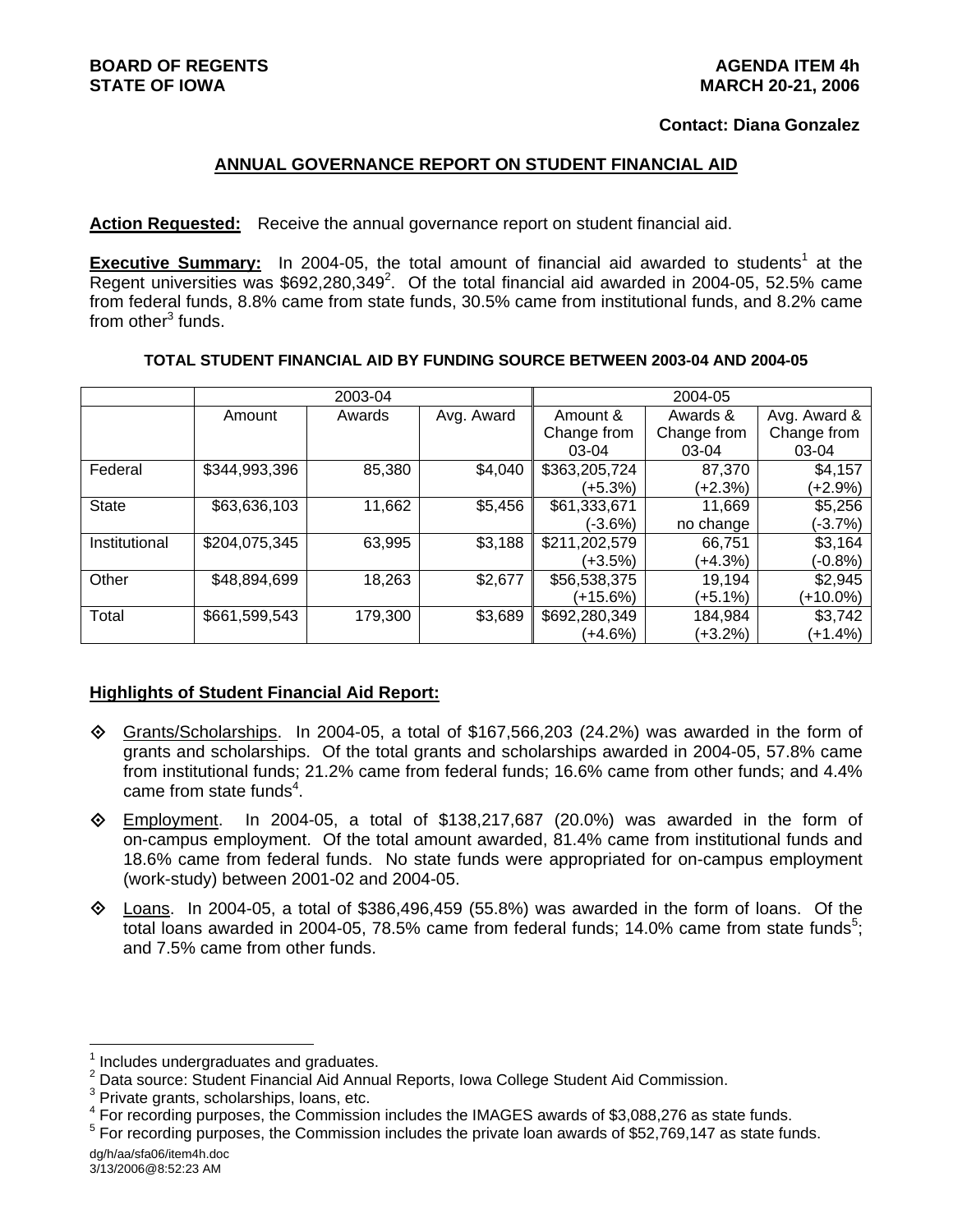# **BOARD OF REGENTS AGENUS AGENDA ITEM 4h AGENUA** ITEM 4h **STATE OF IOWA** PAGE 2

#### **TOTAL STUDENT FINANCIAL AID BY TYPE BETWEEN 2003-04 AND 2004-05**

|                     |               | 2003-04 |            | 2004-05       |              |              |  |
|---------------------|---------------|---------|------------|---------------|--------------|--------------|--|
|                     | Amount        | Awards  | Avg. Award | Amount &      | Awards &     | Avg. Award   |  |
|                     |               |         |            | Change from   | Change       | & Change     |  |
|                     |               |         |            | 03-04         | from $03-04$ | from $03-04$ |  |
| Grants/Scholarships | \$158,799,809 | 65,782  | \$2,414    | \$167,566,203 | 70,728       | \$2,369      |  |
|                     |               |         |            | (+5.5%)       | (+7.5%)      | (-1.9%)      |  |
| Employment          | \$139,246,091 | 37,088  | \$3,754    | \$138,217,687 | 37,390       | \$3,696      |  |
|                     |               |         |            | (-0.7%)       | (-0.8%)      | (-1.5%)      |  |
| Loans               | \$363,553,643 | 76,430  | \$4,756    | \$386,496,459 | 76,866       | \$5,035      |  |
|                     |               |         |            | (+6.3%)       | (+0.6%)      | (+5.9%)      |  |
| Total               | \$661,599,543 | 179,300 | \$3,689    | \$692,280,349 | 184,525      | \$3,742      |  |
|                     |               |         |            | (+4.6%)       | (+2.9%)      | (+1.4%)      |  |

- $\Diamond$  Undergraduate Aid. In 2004-05, a total of \$467,770,495 was awarded to undergraduates at the Regent universities.
	- $m$  52.5% came from federal funds, 12.9% came from state funds, 24.1% came from institutional funds, and 10.5% came from other funds.
	- $m$  27.4% was in the form of grants/scholarships, 10.8% was in the form of employment, and 61.8% was in the form of loans.
	- $m$  Nationally, the average financial aid award per student who received aid in public four-year institutions was \$7,618 in 2003-04<sup>7</sup>. Regent university students received \$2,307 of financial aid in the form of grants/scholarships and \$4,316 of financial aid in the form of loans compared to \$4,019 and \$6,628 nationally.

#### **TOTAL UNDERGRADUATE FINANCIAL AID BY FUNDING SOURCE BETWEEN 2003-04 AND 2004-05**

|               | 2003-04       |         |            | 2004-05       |             |              |
|---------------|---------------|---------|------------|---------------|-------------|--------------|
|               | Amount        | Awards  | Avg. Award | Amount &      | Awards &    | Avg. Award & |
|               |               |         |            | Change from   | Change from | Change from  |
|               |               |         |            | $03-04$       | $03-04$     | 03-04        |
| Federal       | \$238,820,041 | 70,740  | \$3,376    | \$245,655,816 | 71,093      | \$3,455      |
|               |               |         |            | $(+2.9%)$     | (+0.5%)     | $(+2.3%)$    |
| <b>State</b>  | \$62,873,429  | 11,474  | \$5,480    | \$60,218,135  | 11,276      | \$5,340      |
|               |               |         |            | (-4.2%)       | (-1.7%)     | $(-2.6%)$    |
| Institutional | \$109,852,566 | 47,866  | \$2,295    | \$112,878,412 | 49,294      | \$2,290      |
|               |               |         |            | (+2.8%)       | (+3.0%)     | no change    |
| Other         | \$41,804,888  | 14,906  | \$2,805    | \$49,018,132  | 15.506      | \$3,161      |
|               |               |         |            | (+17.3%)      | (+4.0%)     | $(+12.7%)$   |
| Total         | \$453,350,924 | 144,986 | \$3,127    | \$467,770,495 | 147,172     | \$3,178      |
|               |               |         |            | (+3.2%)       | (+1.5%)     | $(+1.6%)$    |

 Graduating Seniors Without Debt. The debt load for students is calculated based on debt incurred while in attendance at the Regent universities. In 2004-05, 41.4% of the graduating seniors at SUI graduated without debt; at ISU, 30.0% of the graduating seniors graduated without debt; and at UNI, 22.9% of the graduating seniors graduated without debt. Nationally, 34% of graduating seniors in 2003-04 graduated without debt $8$ .

<sup>7</sup> 2003-04 National Postsecondary Student Aid Study (NPSAS). 8

<sup>&</sup>lt;sup>8</sup> 2003-04 NPSAS.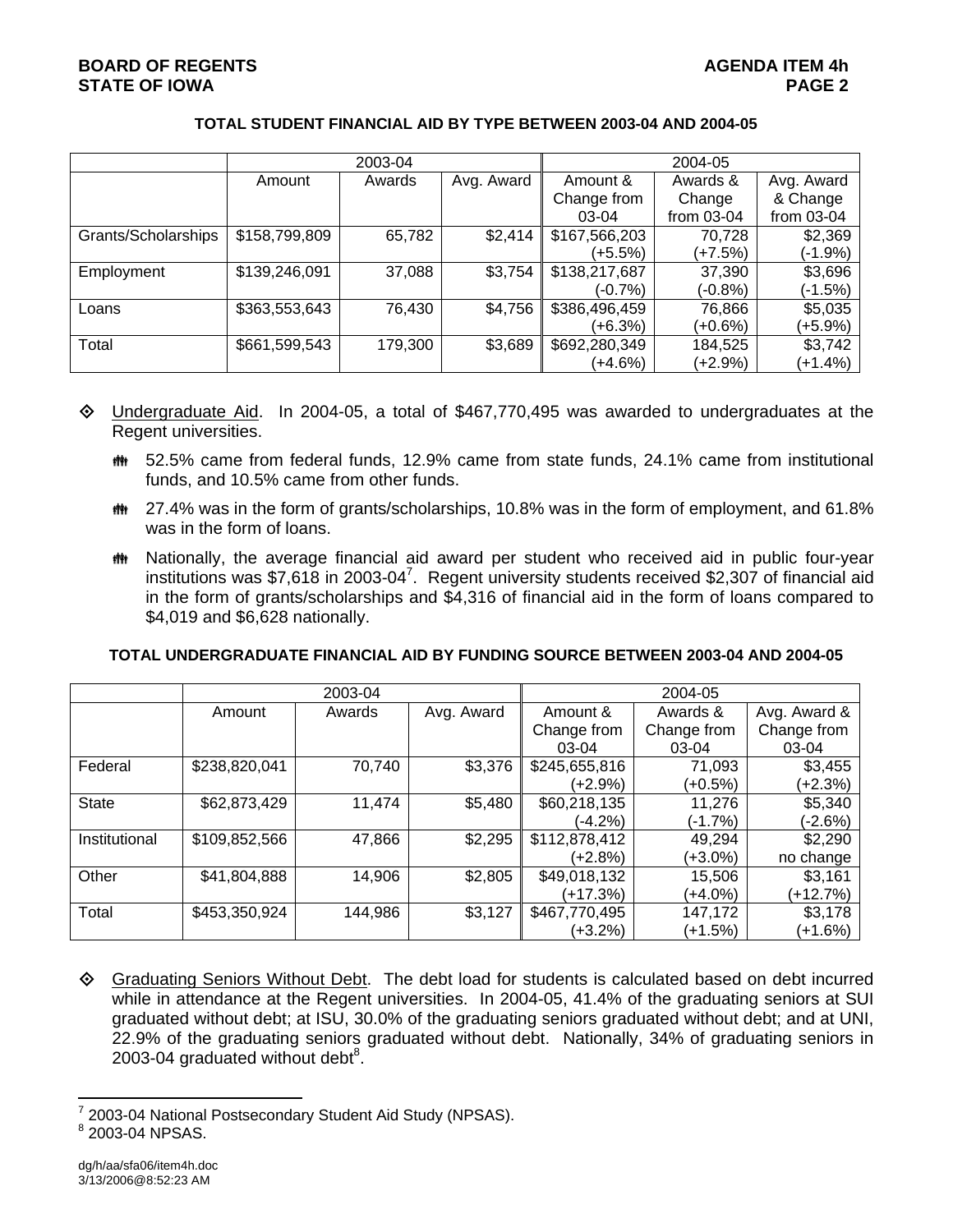- $\Diamond$  Debt Upon Graduation. The average indebtedness for those graduating with debt (all sources<sup>9</sup>) in 2004-05 was \$27,235 at SUI; at ISU, it was \$29,480; and at UNI, it was \$24,291. Nationally, average indebtedness in 2003-04 was \$21,814, including PLUS loans<sup>10</sup>.
- $\Diamond$  Tuition Set-Aside. The Board's tuition policy mandates that a minimum of 15% of gross tuition proceeds be set aside for student financial aid. Each university has exceeded the minimum requirements during the last several years.

|                                 | 2003-04       | Percent of<br><b>Total Tuition</b> | 2004-05       | Percent of<br><b>Total Tuition</b> |
|---------------------------------|---------------|------------------------------------|---------------|------------------------------------|
| <b>Total Tuition Set-Aside</b>  |               |                                    |               |                                    |
| SUI                             | \$34,372,090  | 17.6%                              | \$37,394,756  | 18.2%                              |
| <b>ISU</b>                      | \$36,212,919  | 22.6%                              | \$37,879,100  | 23.0%                              |
| UNI                             | \$10,283,503  | 18.9%                              | \$10,891,319  | 18.8%                              |
|                                 |               |                                    |               |                                    |
| Undergraduate Tuition Set-Aside |               | Percent of                         |               | Percent of                         |
|                                 |               | Total Set-Aside                    |               | <b>Total Set-Aside</b>             |
| SUI                             | \$18,438,977* | 53.6%                              | \$19,147,933* | 51.2%                              |
| <b>ISU</b>                      | \$26,340,584* | 72.7%                              | \$26,636,675* | 70.3%                              |
| UNI                             | \$8,506,055*  | 82.7%                              | \$8,708,857*  | 80.0%                              |

## **TUITION SET-ASIDE BY INSTITUTION BETWEEN 2003-04 AND 2004-05**

## **♦ Trends/Issues.**

- **#\*** Financial aid, in the form of grants, loans, and on-campus employment, is available to all Regent university students who qualify.
- th Between 1990 and 2000, the percentage of full-time dependent undergraduates in the U.S. who received some type of financial aid grew from 54% to 71%. The percentage of full-time dependent undergraduates who borrowed increased from 30% to 45%. At public four-year institutions, the percentage of students with loans increased from 26% to  $47\%/1$ .
- **\*\*** Funding for federal student financial aid programs has lagged behind inflation and student need for two decades. In constant dollars, campus-based aid declined by 35% between 1980-81 and  $1998-99^{12}$ .
- **\*\*** Reauthorization for federal student financial aid is not completed and proposed legislation threatens to reduce even further the availability of student financial aid.
- **\*\*** Increases in the Pell Grant program have not kept pace with tuition increases. In 1979-80, the maximum Pell Grant covered 72.4% of costs at public universities; in 2005-06, it covered only  $30.2\%$ <sup>13</sup>. By 2007, it is likely to cover less than 25% of college costs<sup>14</sup>.
- **##** Increased funding is needed for all Iowa Grant programs, including the Iowa Grant and the State of Iowa Scholarship. In 2004-05, the total funding for these two programs was \$770,807 which represents 0.5% of all grant/scholarship programs.

l <sup>9</sup> Includes Parent Loan for Undergraduate Students.

<sup>10 2003-04</sup> NPSAS.

<sup>&</sup>lt;sup>11</sup> National Center for Education Statistics (NCES): "Paying for College," 2004.<br><sup>12</sup> NCES, 2004.

 $13$  Postsecondary Education OPPORTUNITY, December 2005.<br> $14$  University of Iowa.

<sup>\*</sup> Funds distributed through the Student Financial Aid Department.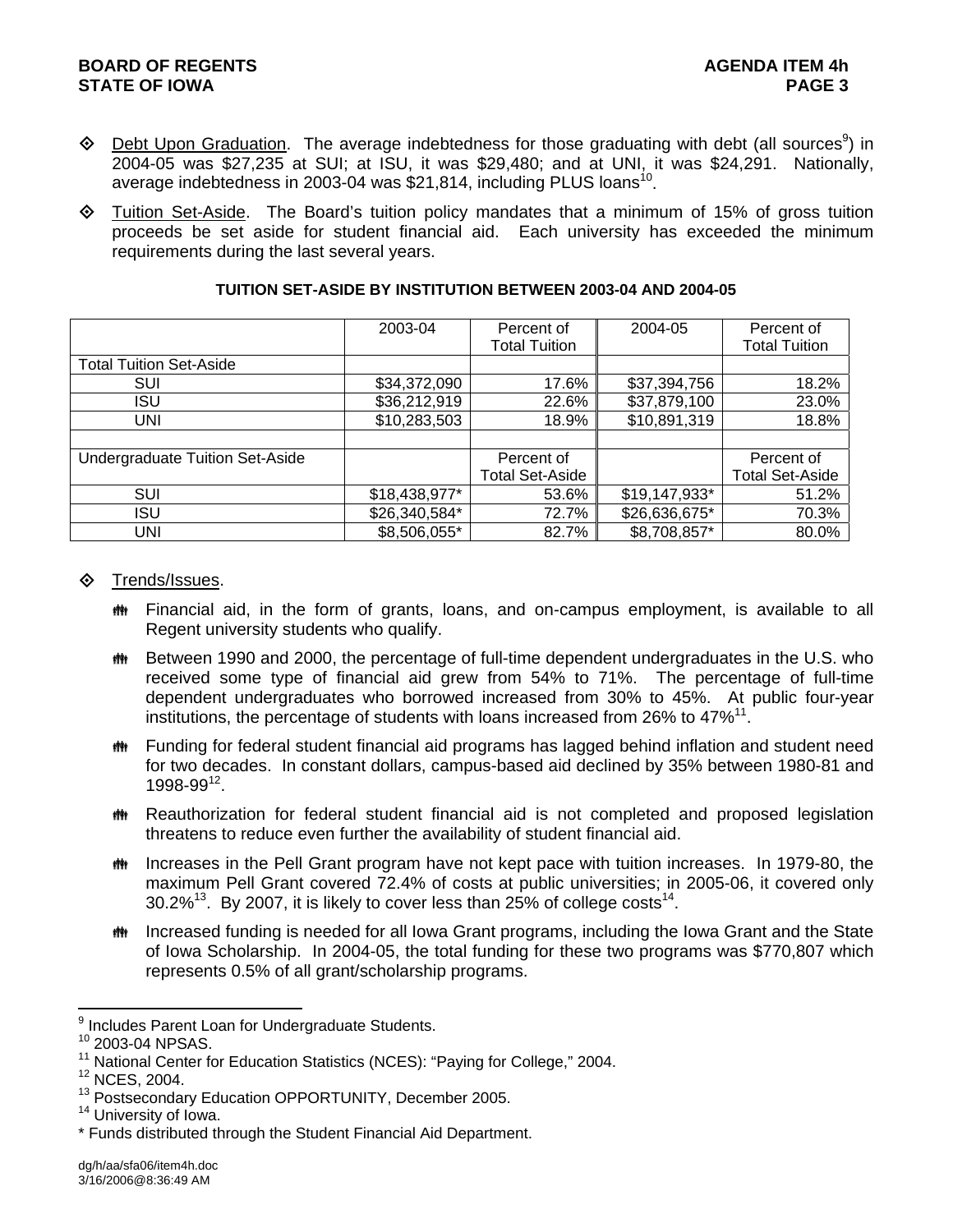# **BOARD OF REGENTS AGENUS AGENDA ITEM 4h STATE OF IOWA** PAGE 4

- **##** In 2005-06, loss of funding for the federal contribution to the Federal Perkins Loan Program caused a decrease in Perkins Loan availability and Federal Work-Study.
- $m$  Loans continue to play a major role in the student financial aid packages of Regent university students. However, loan limits in the Federal Direct Stafford loan program have remained constant during the past 10 years, leading to a greater reliance on alternative loans.
- **##** Students have assumed more reliance on employment while in school. According to the most recent federal statistics, "74% of all full-time undergraduates worked in 1999-2000 and they averaged 25.5 hours week<sup>15</sup>." However, studies have shown that working more than 20 hours per week can impede students' progress toward graduation.
- **\*\*** Loss of significant funding for the Iowa Work-Study Program (approximately \$2 million per year before 2001-02) continues to limit the opportunities for on-campus student employment. This is contrary to studies that have shown that students who work on-campus have higher retention and persistence rates than students who work off-campus.
- **♦ Awarding Philosophies** 
	- University of Iowa "Assistance will be awarded on a first-come, first-served basis to students demonstrating financial need; assistance should be provided to as many students as possible who qualify; students with the greatest need should receive the most amount of financial aid; students with the greatest need should have a larger percent of their need met by grant/scholarship assistance. All financial aid (institutional, federal, and state) awarded through these guidelines cannot in combination exceed the individual cost of attendance."
	- $\ddot{\mathbf{m}}$  lowa State University "To provide access to financial resources to all students who qualify in a fair, sensitive, and confidential manner. To accomplish this, aid resources are obtained, distributed, and maintained in accordance with university, state, and federal guidelines."
	- $m$  University of Northern Iowa "In concert with the recruitment goals and objectives of the institution's strategic plan, students who demonstrate the greatest financial need should receive the most financial aid. Due to the availability of funding, financial aid is awarded to students on a first-come, first-served basis. All financial aid awarded cannot, in combination, exceed the individual cost of attending the institution."
- $\Diamond$  Institutional Initiatives. The following are examples of initiatives that the Regent universities have developed in support of student financial aid:
	- **\*\*** The University of Iowa created Old Gold Scholarship; increased the amount of the Presidential Scholarship; increased commitment to need-based scholarships; and developed a new National Scholars Award Program. Funding for these programs will occur through reallocations and restructuring of existing programs.
	- the lowa State University continued awards to assist special student populations; continued an institutional work-study program to offset the loss of the state program; and designed a new scholarship – Return to Iowa Generations Scholarship – to attract non-resident children of alumni.
	- **\*\*** The University of Northern Iowa continued its Common Online Undergraduate Scholarship Application to be considered for a variety of scholarship opportunities and continued to offer the Tuition Opportunity Program for Iowans for needy Iowa freshmen.
- $\diamond$  The Student Financial Aid Report addresses the following strategies in the Board's Strategic Plan "continue to improve efforts to recruit, enroll, and retain a qualified and diverse student population" (1.1.2) and "continue efforts to maintain and enhance affordability of the Regent universities" (1.2.2).

<sup>&</sup>lt;sup>15</sup> "Wall Street Journal," November 5, 2002.